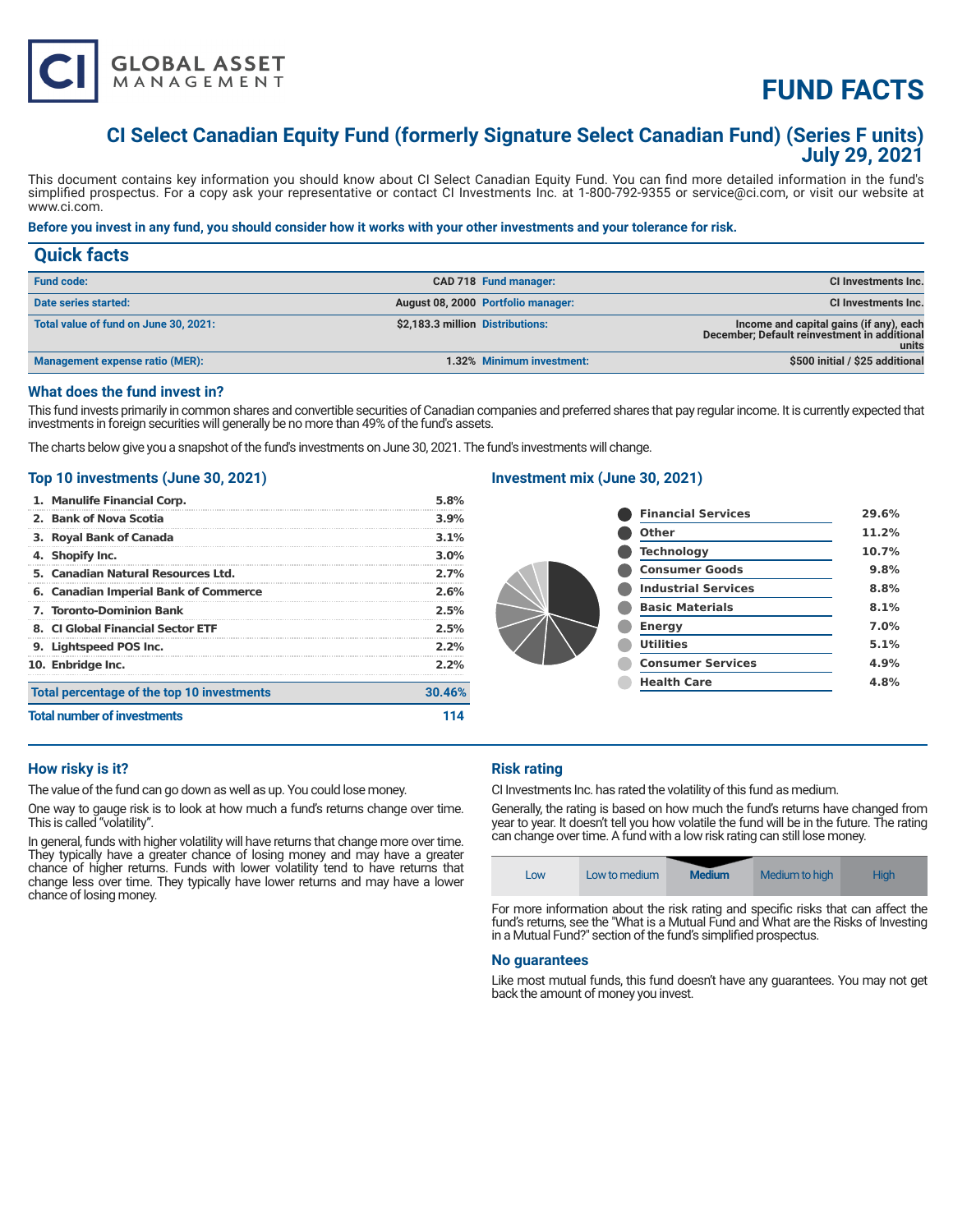# **CI Select Canadian Equity Fund (formerly Signature Select Canadian Fund) (Series F units)**

#### **How has the fund performed?**

This section tells you how Series F securities of the fund have performed over the past 10 calendar years. Returns are after expenses have been deducted. These expenses reduce the fund's returns.

#### **Year-by-year returns**

This chart shows how Series F securities of the fund performed in each of the past 10 calendar years. This fund series dropped in value in 3 of the last 10 calendar years. The range of returns and change from year to year can help you assess how risky the fund has been in the past. It does not tell you how the fund will perform in the future.



#### **Best and worst 3-month returns**

This table shows the best and worst returns for Series F securities of the fund in a 3- month period over the past 10 calendar years. The best and worst 3-month returns could be higher or lower in the future. Consider how much of a loss you could afford to take in a short period of time.

|                    | <b>Return</b> | 3 months ending  | If you invested \$1,000 at the beginning of the period |
|--------------------|---------------|------------------|--------------------------------------------------------|
| <b>Best return</b> | 17.5%         | January 31, 2021 | Your investment would be \$1,175.                      |
| Worst return       | -20.6%        | March 31, 2020   | Vour investment would be \$794.                        |

#### **Average return**

As at June 30, 2021, a person who invested \$1,000 in this series of units of the fund 10 years ago now has \$2,435. This works out to an annual compound return of 9.3%.

### **Who is this fund for?**

#### **This fund may be suitable for you if you:**

- want a Canadian equity fund for your portfolio
- are investing for the medium and/or long term<br>• can telerate medium risk
- can tolerate medium risk

#### **A word about tax**

In general, you'll have to pay income tax on any money you make on a fund. How much you pay depends on the tax laws of where you live and whether you hold the fund in a registered plan, such as a Registered Retirement Savings Plan or a Tax-Free Savings Account.

Keep in mind that if you hold your fund in a non-registered account, fund distributions are included in your taxable income, whether you get them in cash or have them reinvested.